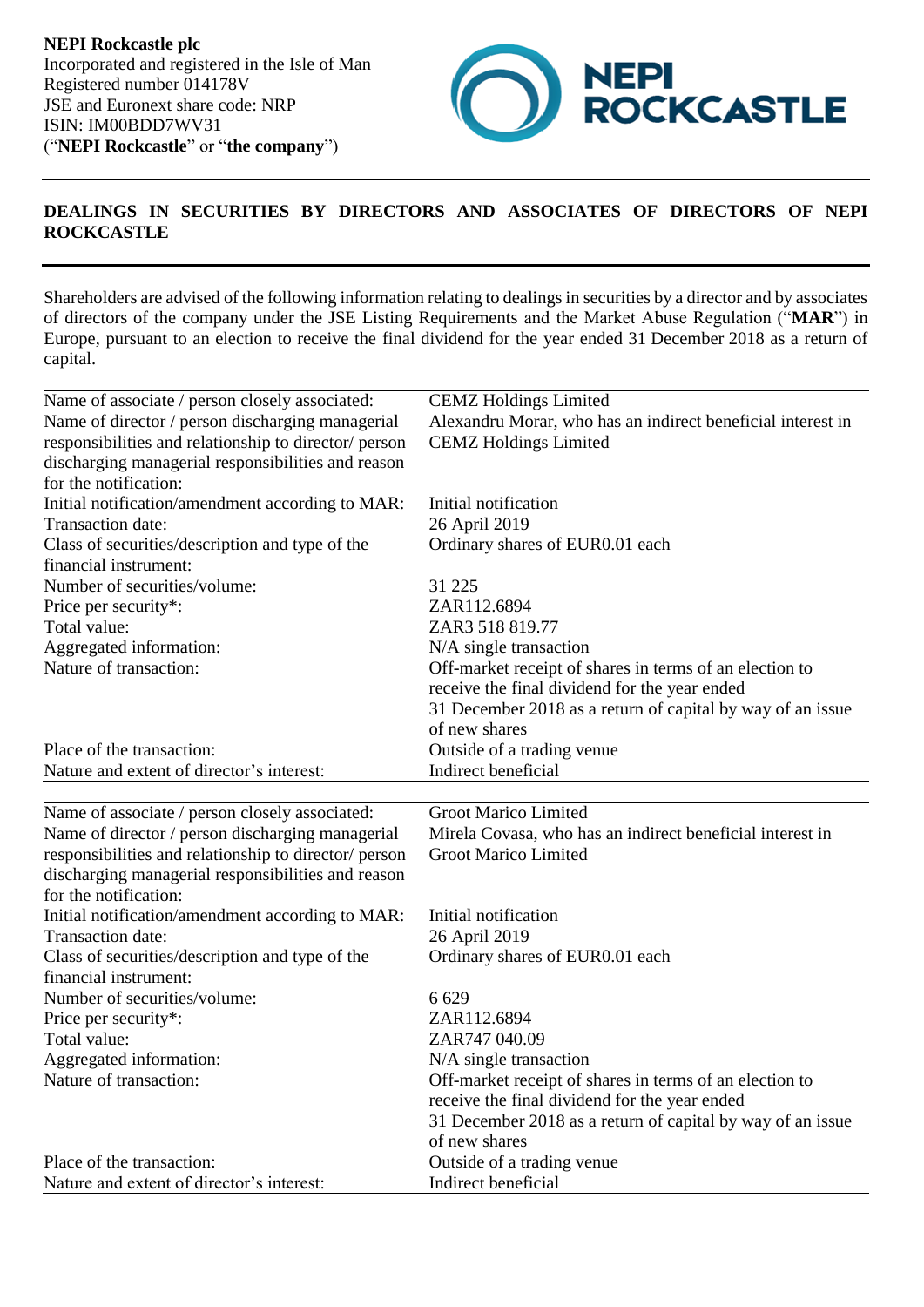| Name of director / person discharging managerial | Antoine Dijkstra                                           |
|--------------------------------------------------|------------------------------------------------------------|
| responsibilities:                                |                                                            |
| Initial notification/amendment according to MAR: | Initial notification                                       |
| Transaction date:                                | 26 April 2019                                              |
| Class of securities/description and type of the  | Ordinary shares of EUR0.01 each                            |
| financial instrument:                            |                                                            |
| Number of securities/volume:                     | 167                                                        |
| Price per security*:                             | ZAR112.6894                                                |
| Total value:                                     | ZAR18 819.13                                               |
| Aggregated information:                          | N/A single transaction                                     |
| Nature of transaction:                           | Off-market receipt of shares in terms of an election to    |
|                                                  | receive the final dividend for the year ended              |
|                                                  | 31 December 2018 as a return of capital by way of an issue |
|                                                  | of new shares                                              |
| Place of the transaction:                        | Outside of a trading venue                                 |
| Nature and extent of director's interest:        | Direct beneficial                                          |
| Clearance to deal received:                      | Yes                                                        |
|                                                  |                                                            |
| Name of associate / person closely associated:   | Delsa Investments Pty Ltd ("Delsa")                        |
| Name of director / person discharging managerial | Desmond de Beer, who is a beneficiary of the Grove Trust,  |
| responsibilities:                                | which owns 100% of Delsa                                   |
| Initial notification/amendment according to MAR: | Initial notification                                       |
| Transaction date:                                | 26 April 2019                                              |
| Class of securities/description and type of the  | Ordinary shares of EUR0.01 each                            |
| financial instrument:                            |                                                            |
| Number of securities/volume:                     | 297 981                                                    |
| Price per security*:                             | ZAR112.6894                                                |
| Total value:                                     | ZAR33 579 300.10                                           |
| Aggregated information:                          | N/A single transaction                                     |
| Nature of transaction:                           | Off-market receipt of shares in terms of an election to    |
|                                                  | receive the final dividend for the year ended              |
|                                                  | 31 December 2018 as a return of capital by way of an issue |
|                                                  | of new shares                                              |
| Place of the transaction:                        | Outside of a trading venue                                 |
| Nature and extent of director's interest:        | Indirect beneficial                                        |
| Name of associate / person closely associated:   | Optimprops 3 Pty Ltd                                       |
| Name of director / person discharging managerial | Desmond de Beer, who is a beneficiary of the Grove Trust,  |
| responsibilities:                                | which owns 100% of Delsa which in turn owns 50% of         |
|                                                  | Optimprops 3 Pty Ltd                                       |
| Initial notification/amendment according to MAR: | Initial notification                                       |
| Transaction date:                                | 26 April 2019                                              |
| Class of securities/description and type of the  | Ordinary shares of EUR0.01 each                            |
| financial instrument:                            |                                                            |
| Number of securities/volume:                     | 66 318                                                     |
| Price per security*:                             | ZAR112.6894                                                |
| Total value:                                     | ZAR7 473 335.63                                            |
| Aggregated information:                          | N/A single transaction                                     |
| Nature of transaction:                           | Off-market receipt of shares in terms of an election to    |
|                                                  | receive the final dividend for the year ended              |
|                                                  | 31 December 2018 as a return of capital by way of an issue |
|                                                  | of new shares                                              |
| Place of the transaction:                        | Outside of a trading venue                                 |
| Nature and extent of director's interest:        | Indirect beneficial                                        |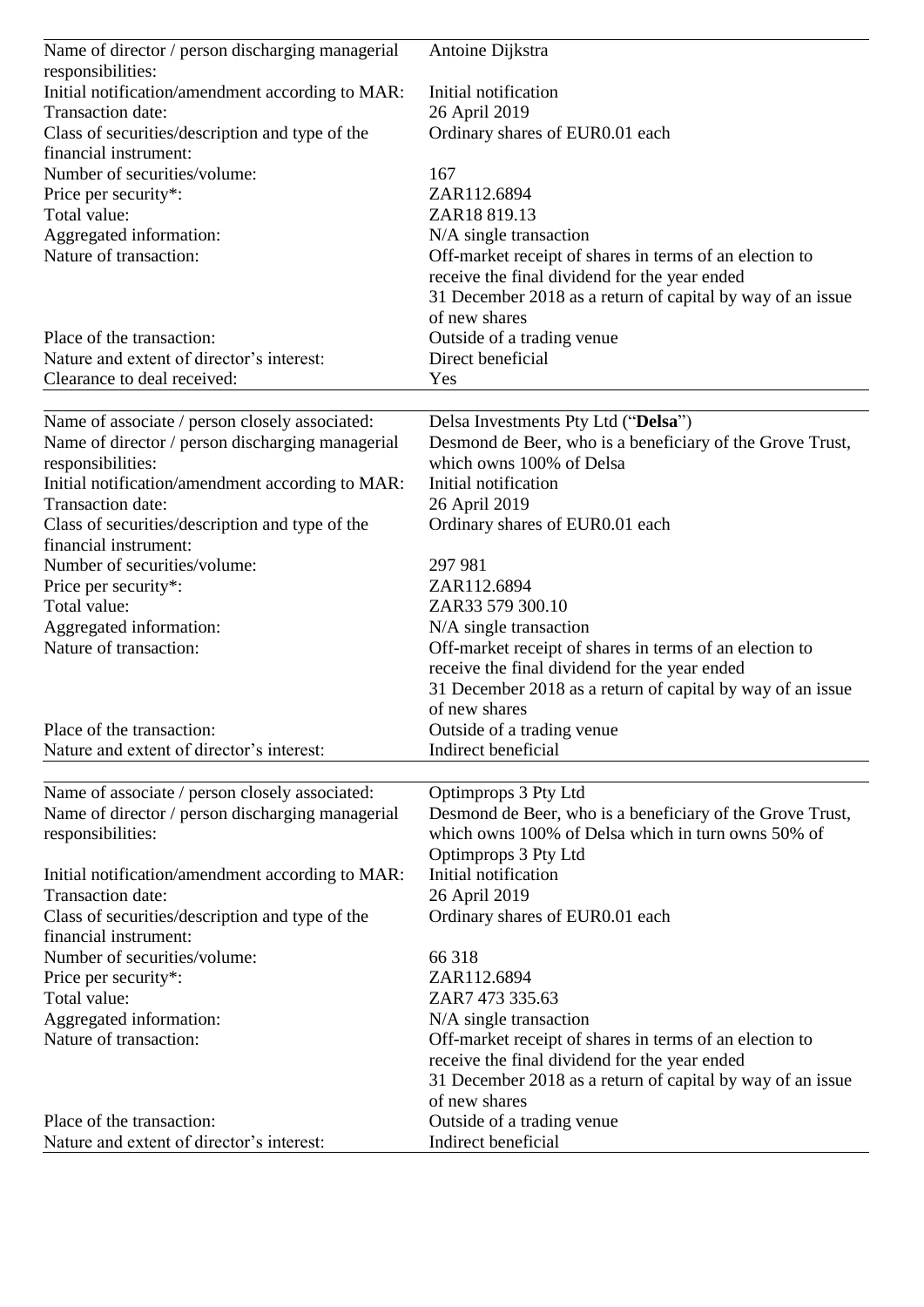| Name of director / person discharging managerial  | Andre van der Veer                                                                |
|---------------------------------------------------|-----------------------------------------------------------------------------------|
| responsibilities:                                 |                                                                                   |
| Initial notification/amendment according to MAR:  | Initial notification                                                              |
| Transaction date:                                 | 26 April 2019                                                                     |
| Class of securities/description and type of the   | Ordinary shares of EUR0.01 each                                                   |
| financial instrument:                             |                                                                                   |
| Number of securities/volume:                      | 68<br>ZAR112.6894                                                                 |
| Price per security*:<br>Total value:              | ZAR7 662.88                                                                       |
|                                                   |                                                                                   |
| Aggregated information:<br>Nature of transaction: | N/A single transaction<br>Off-market receipt of shares in terms of an election to |
|                                                   | receive the final dividend for the year ended                                     |
|                                                   | 31 December 2018 as a return of capital by way of an issue                        |
|                                                   | of new shares                                                                     |
| Place of the transaction:                         | Outside of a trading venue                                                        |
| Nature and extent of director's interest:         | Direct beneficial                                                                 |
| Clearance to deal received:                       | Yes                                                                               |
|                                                   |                                                                                   |
| Name of associate / person closely associated:    | <b>RMB</b> Limited                                                                |
| Name of director / person discharging managerial  | Andre van der Veer, who is the sole beneficiary of the RMB                        |
| responsibilities:                                 | Performance Linked Investment                                                     |
| Initial notification/amendment according to MAR:  | Initial notification                                                              |
| Transaction date:                                 | 26 April 2019                                                                     |
| Class of securities/description and type of the   | Ordinary shares of EUR0.01 each                                                   |
| financial instrument:                             |                                                                                   |
| Number of securities/volume:                      | 3 7 2 1                                                                           |
| Price per security*:                              | ZAR112.6894                                                                       |
| Total value:                                      | ZAR419 317.26                                                                     |
| Aggregated information:                           | $N/A$ single transaction                                                          |
| Nature of transaction:                            | Off-market receipt of shares in terms of an election to                           |
|                                                   | receive the final dividend for the year ended                                     |
|                                                   | 31 December 2018 as a return of capital by way of an issue                        |
|                                                   | of new shares                                                                     |
| Place of the transaction:                         | Outside of a trading venue                                                        |
| Nature and extent of director's interest:         | Indirect beneficial                                                               |
| Clearance to deal received:                       | Yes                                                                               |
| Name of associate / person closely associated:    | Laurine van der Veer                                                              |
| Name of director / person discharging managerial  | Andre van der Veer, who is the husband of Laurine van der                         |
| responsibilities:                                 | Veer                                                                              |
| Initial notification/amendment according to MAR:  | Initial notification                                                              |
| Transaction date:                                 | 26 April 2019                                                                     |
| Class of securities/description and type of the   | Ordinary shares of EUR0.01 each                                                   |
| financial instrument:                             |                                                                                   |
| Number of securities/volume:                      | 221                                                                               |
| Price per security*:                              | ZAR112.6894                                                                       |
| Total value:                                      | ZAR24 904.36                                                                      |
| Aggregated information:                           | N/A single transaction                                                            |
| Nature of transaction:                            | Off-market receipt of shares in terms of an election to                           |
|                                                   | receive the final dividend for the year ended                                     |
|                                                   | 31 December 2018 as a return of capital by way of an issue                        |
|                                                   | of new shares                                                                     |
| Place of the transaction:                         | Outside of a trading venue                                                        |
| Nature and extent of director's interest:         | N/A                                                                               |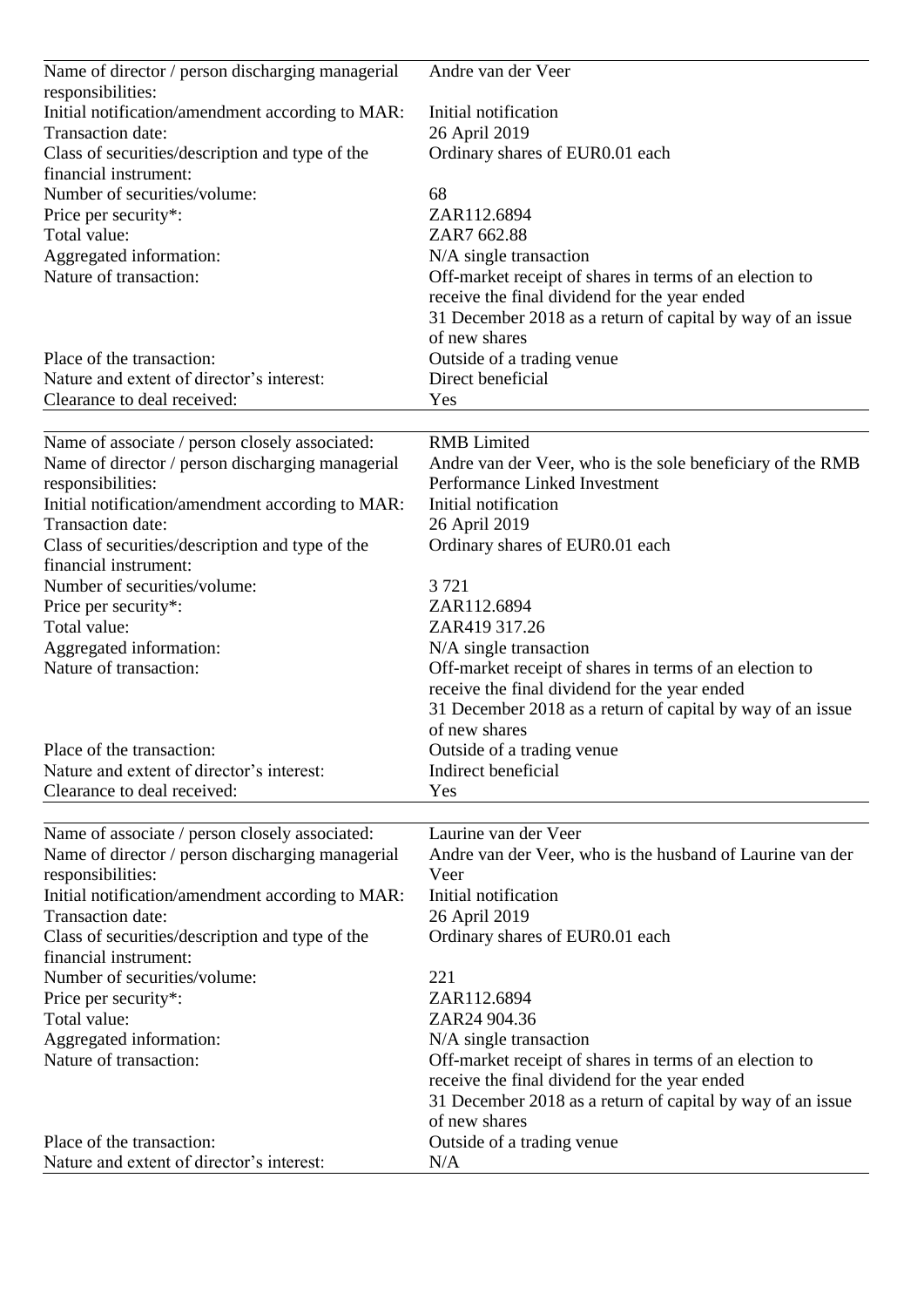| Name of associate / person closely associated:                           | Juliette van der Veer                                      |
|--------------------------------------------------------------------------|------------------------------------------------------------|
| Name of director / person discharging managerial                         | Andre van der Veer, who is the father of Juliette van der  |
| responsibilities:                                                        | Veer                                                       |
| Initial notification/amendment according to MAR:                         | Initial notification                                       |
| Transaction date:                                                        | 26 April 2019                                              |
| Class of securities/description and type of the                          | Ordinary shares of EUR0.01 each                            |
| financial instrument:                                                    |                                                            |
| Number of securities/volume:                                             | 29                                                         |
| Price per security*:                                                     | ZAR112.6894                                                |
| Total value:                                                             | ZAR3 267.99                                                |
| Aggregated information:                                                  | N/A single transaction                                     |
| Nature of transaction:                                                   | Off-market receipt of shares in terms of an election to    |
|                                                                          | receive the final dividend for the year ended              |
|                                                                          | 31 December 2018 as a return of capital by way of an issue |
|                                                                          | of new shares                                              |
| Place of the transaction:                                                | Outside of a trading venue                                 |
| Nature and extent of director's interest:                                | N/A                                                        |
|                                                                          |                                                            |
| Name of associate / person closely associated:                           | Danielle van der Veer                                      |
| Name of director / person discharging managerial                         | Andre van der Veer, who is the father of Danielle van der  |
| responsibilities:                                                        | Veer                                                       |
| Initial notification/amendment according to MAR:                         | Initial notification                                       |
| Transaction date:                                                        | 26 April 2019                                              |
| Class of securities/description and type of the<br>financial instrument: | Ordinary shares of EUR0.01 each                            |
| Number of securities/volume:                                             | 29                                                         |
| Price per security*:                                                     | ZAR112.6894                                                |
| Total value:                                                             | ZAR3 267.99                                                |
| Aggregated information:                                                  | $N/A$ single transaction                                   |
| Nature of transaction:                                                   | Off-market receipt of shares in terms of an election to    |
|                                                                          | receive the final dividend for the year ended              |
|                                                                          | 31 December 2018 as a return of capital by way of an issue |
|                                                                          | of new shares                                              |
| Place of the transaction:                                                | Outside of a trading venue                                 |
| Nature and extent of director's interest:                                | N/A                                                        |
|                                                                          |                                                            |
| Name of director / person discharging managerial                         | Andries de Lange (Alternate to Desmond de Beer)            |
| responsibilities:                                                        |                                                            |
| Initial notification/amendment according to MAR:                         | Initial notification                                       |
| Transaction date:                                                        | 26 April 2019                                              |
| Class of securities/description and type of the                          | Ordinary shares of EUR0.01 each                            |
| financial instrument:                                                    |                                                            |
| Number of securities/volume:                                             | 380                                                        |
| Price per security*:                                                     | ZAR112.6894                                                |
| Total value:                                                             | ZAR42 821.97                                               |
| Aggregated information:                                                  | N/A single transaction                                     |
| Nature of transaction:                                                   | Off-market receipt of shares in terms of an election to    |
|                                                                          | receive the final dividend for the year ended              |
|                                                                          | 31 December 2018 as a return of capital by way of an issue |
|                                                                          | of new shares                                              |
| Place of the transaction:                                                | Outside of a trading venue                                 |
| Nature and extent of director's interest:                                | Direct beneficial                                          |
| Clearance to deal received:                                              | Yes                                                        |